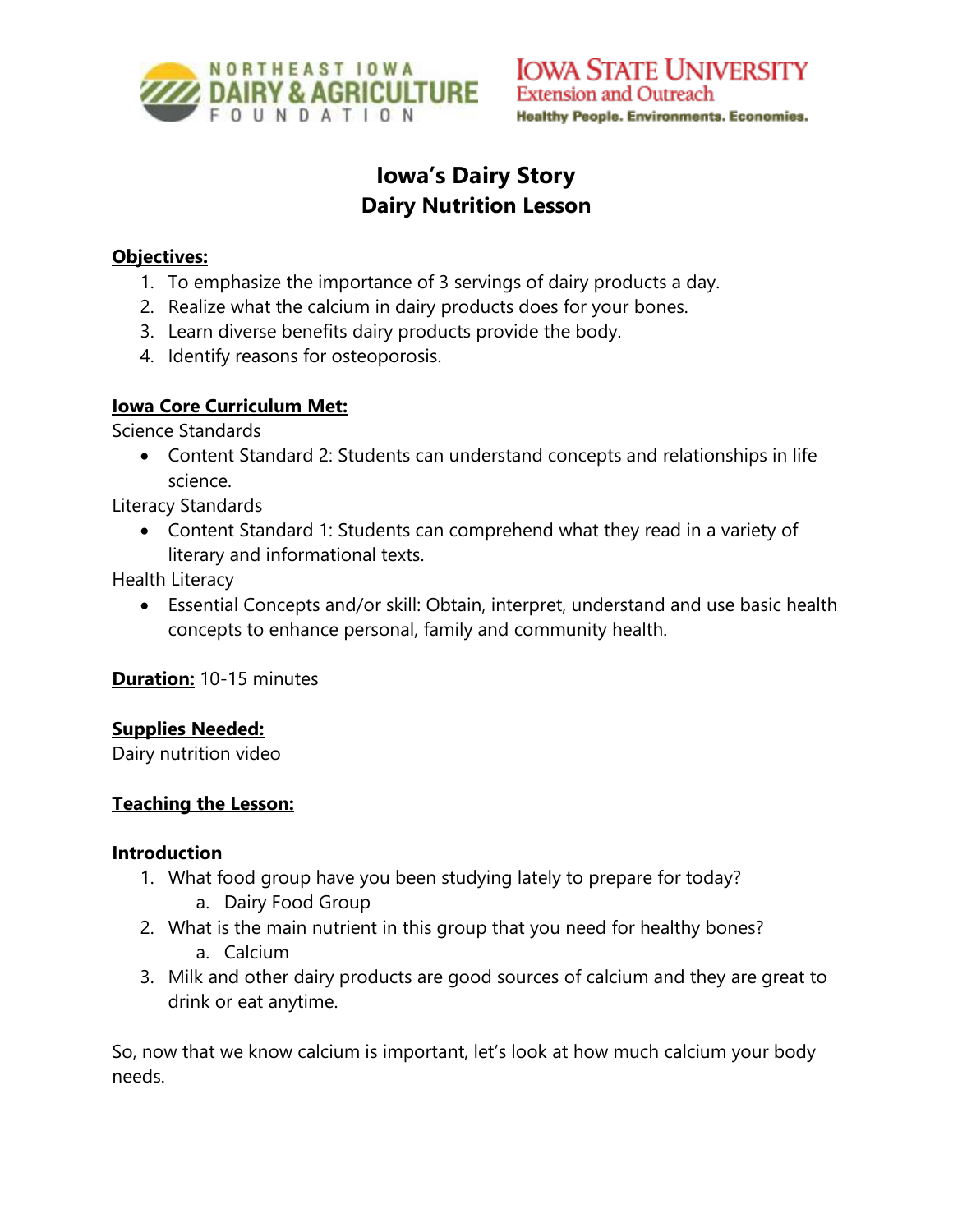#### **How much Calcium do you Need?**

- 1. Your body cannot make calcium so you need to get if from foods every day.
- 2. How much calcium do you need to get daily for your age group?
	- a. 1,300 mg which is three servings of dairy per day; 1 serving = 8 ounce (1 cup) glasses of milk a day or its equivalent (1.5 oz cheese, 1 cup yogurt, 2 cups cottage cheese).

## **Bone Models**

- 1. Baby: When born, baby has ¼ cup calcium in the body; bones soft/pliable
	- a. What do babies eat for the first 6 months? Milk
		- i. Babies can't sit or stand because their bones aren't strong enough to support them, but as they drink milk, the nourishment helps their bones become stronger.
- 2. Ages 10 and 15: How do we get taller? Our bones grow in two ways. They get longer so we become taller, and our bones also become denser.
	- a. If we drink milk and consume dairy products daily and get the calcium you need, by age 10 you have 3 ½ cups, and at 15 years old you have 7 cups of calcium.
	- b. (these students are about 8-11 years old) This time in your life is a crucial time to be getting adequate amounts of calcium daily.
- 3. Adult: It is important that you get your 3 servings of dairy food every day.
	- a. An adult has about 11 Cups of calcium if they have been getting their calcium daily and have healthy bones.
- 4. Osteoporosis:
	- a. Does anyone know what Osteoporosis is? A disease that causes a decrease in bone mass. As a result, bones become weak and may break. A person that has Osteoporosis might have only 6  $\frac{1}{2}$  Cups of calcium in their body which is less than what they had at age 15.

# **Iowa's Dairy Story**

In order for you to be able to have dairy foods, there are many components to provide us with fresh, nutritious foods every day. This story tells explains the process of how dairy foods make it from the farm to your plate.

- 1. Farmers provide clean, dry bedding for cows to rest on and provide access to fresh feed and water 24 hours a day
- 2. Veterinarian makes regular visits to ensure cows are healthy.
- 3. Cows must have a calf before able to milk. They are milked 2-3 times per day, producing 7-8 gallons of milk each day!
- 4. Milk is immediately cooled to 45°F and stored in a bulk tank.